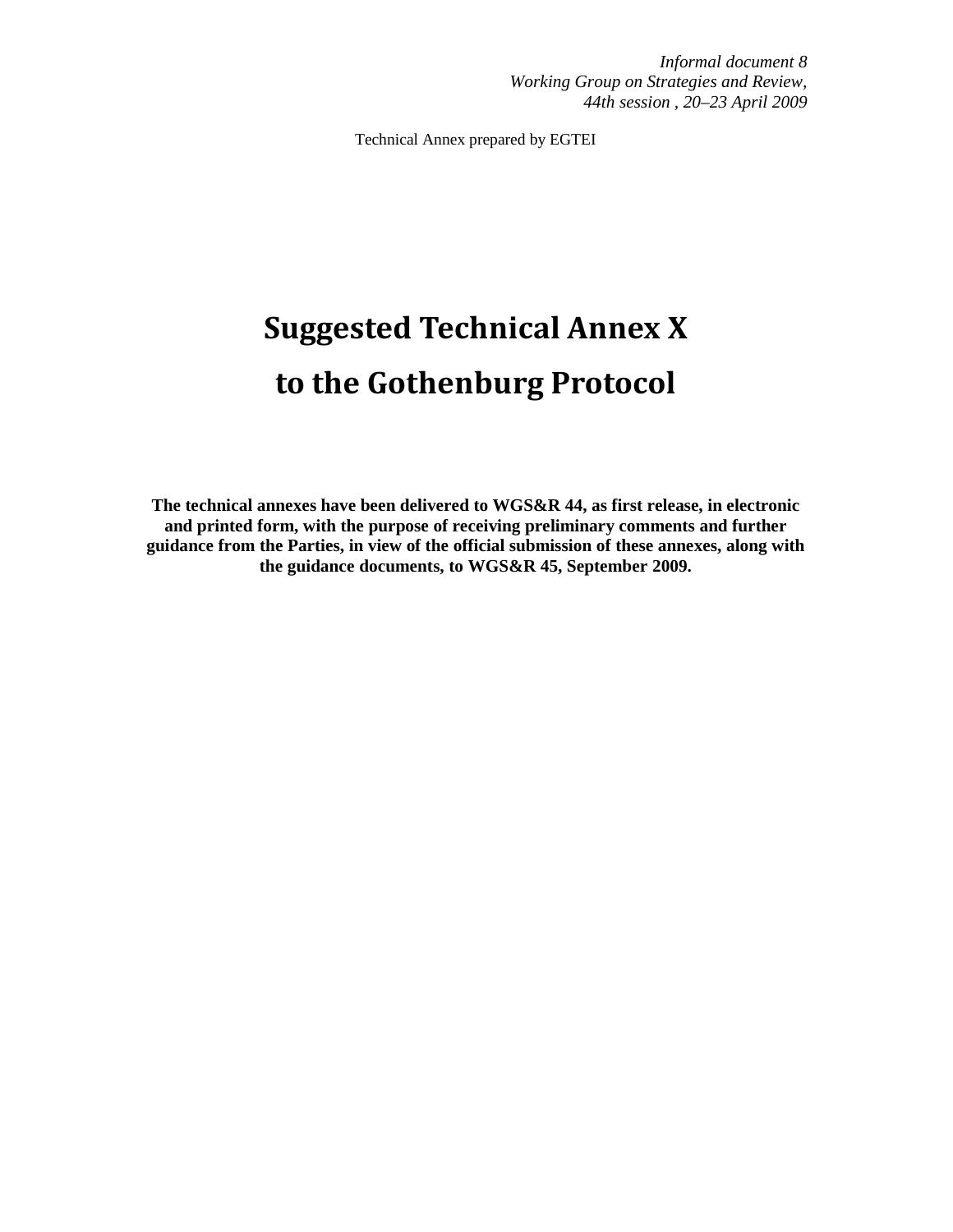#### **Annex X**

#### LIMIT VALUES FOR EMISSIONS OF DUST FROM STATIONARY SOURCES

1. Section A applies to Parties other than Canada and the United States of America, section B applies to Canada and section C applies to the United States of America.

#### A. Parties other than Canada and the United States of America

2. For the purpose of section A, limit value means the quantity of a gaseous substance contained in the waste gases from an installation that is not to be exceeded. Unless otherwise specified, it shall be calculated in terms of mass of pollutant per volume of the waste gases (expressed as mg/m3), assuming standard conditions for temperature and pressure for dry gas (volume at 273.15 K, 101.3 kPa). With regard to the oxygen content of exhaust gas, the values given in the tables below for each source category shall apply. Dilution for the purpose of lowering concentrations of pollutants in waste gases is not permitted. Limit values generally address NO together with  $NO<sub>2</sub>$ , commonly named  $NO<sub>X</sub>$ , expressed as NO<sub>2</sub>. Start-up, shutdown and maintenance of equipment are excluded.

3. Sampling and analysis of relevant polluting substances and measurements of process parameters, as well as the quality assurance of automated measuring systems and the reference measurement methods to calibrate those systems shall be carried out in accordance with CEN standards. If CEN standards are not available, ISO standards, national or international standards which will ensure the provision of data of an equivalent scientific quality shall apply.

4. Special provision for combustion plants:

4.1 For combustion plants larger than 50 MWth, the competent authority may grant derogation from the obligation to comply with the emission limit values provided for in paragraph 5 in the following cases:

[a) for combustion plants using only gaseous fuel who have to resort exceptionally to the use of other fuels because of a sudden interruption in the supply of gas and for this reason would need to be equipped with a waste gas purification facility]

[b) for old existing plants that will close down before a certain date]

[c)for emergency and/or peak plants with less than a certain number of operational hours per year]

4.2 Where a combustion plant is extended by at least 50MW, the emission limit value specified in paragraph 5 for new installation shall apply to the extensional part and to the plant affected by the change.

4.3 Parties shall ensure that provisions are made in the permits for procedures relating to malfunction or breakdown of the abatement equipment.

4.4 In the case of a multi-fuel firing combustion plant involving the simultaneous use of two or more fuels, the competent authority shall provide rules for setting the emission limit values

[5. An alternative emission reduction strategy for mineral oil refineries (like the use of the bubble concept) is currently being investigated and could be proposed in the next draft of this TA. The bubble concept, allowing flexibility but at the same time aiming at equivalent reductions, could be restricted to combustion plants above 50 MW (as it is in the current protocol) or could relate to the whole refinery to allow maximum flexibility.]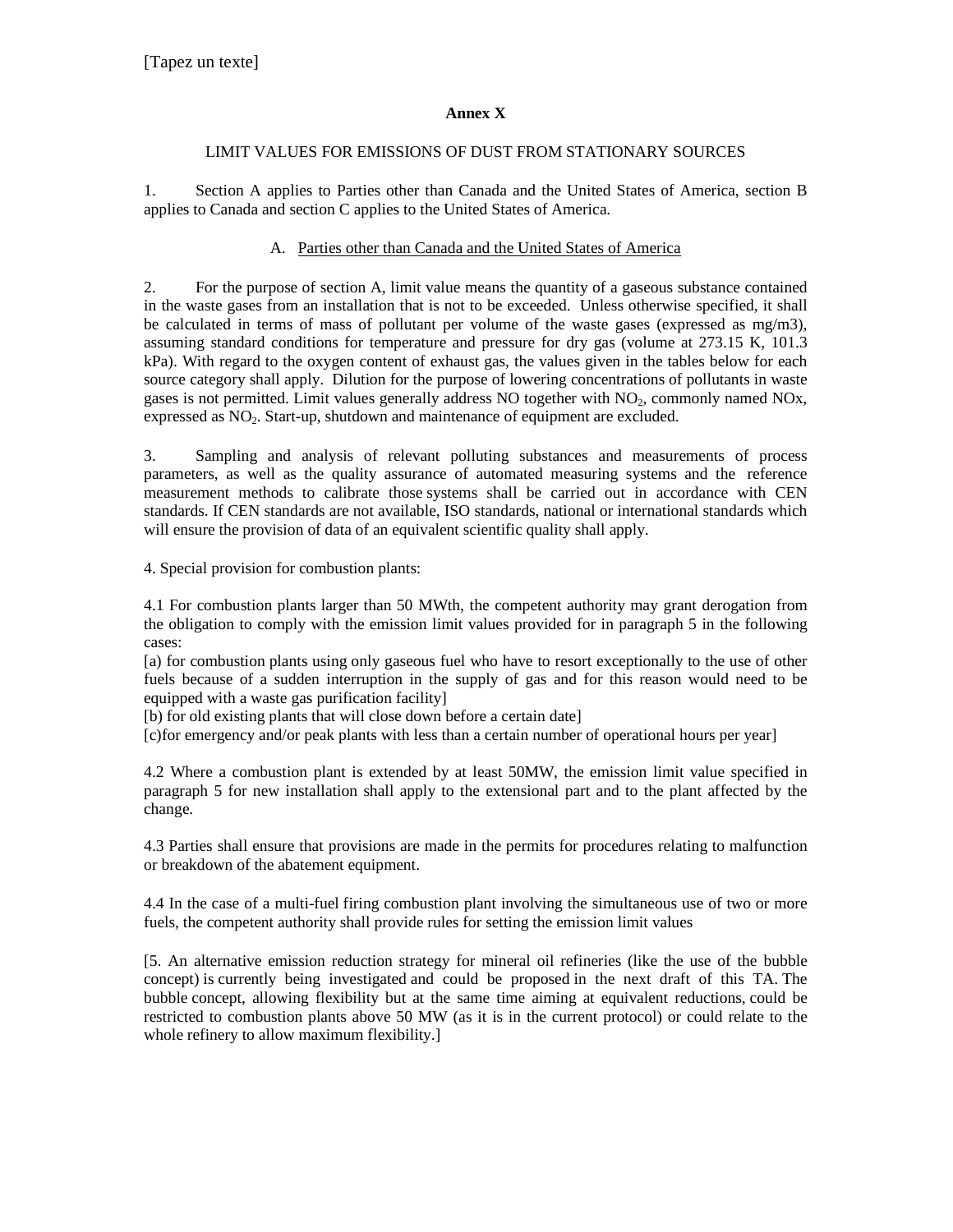6. Boilers and process heaters with a rated thermal input exceeding 50 MWth:

|                      | Table 1. Suggested options for Lelimit values for dust emissions released from boilers [and |
|----------------------|---------------------------------------------------------------------------------------------|
| process heater] $a/$ |                                                                                             |

|                   | <b>Thermal</b> | Suggested ELV for dust $[mg/Nm3]$ <sup>b/</sup> |                                  |                      |  |
|-------------------|----------------|-------------------------------------------------|----------------------------------|----------------------|--|
| <b>Fuel type</b>  | input          |                                                 | [hourly, monthly, daily] $^{2/}$ |                      |  |
|                   | [MWth]         | Option $1^{1/2}$                                | Option $2^{1/2}$                 | Option $3^{1/2}$     |  |
|                   |                | New plants:                                     | New plants:                      | New plants:          |  |
|                   |                | [10] (coal, lignite)                            | [20] (coal, lignite)             | [50] (coal, lignite) |  |
|                   | 50-100         | [10] (biomass, peat)                            | [20] (biomass, peat)             | [50] (biomass, peat) |  |
|                   |                | Existing plants:                                | Existing plants:                 | Existing plants:     |  |
|                   |                | $[15]$ (coal, lignite)                          | [30] (coal, lignite)             | [50] (coal, lignite) |  |
|                   |                | [15] (biomass, peat)                            | [30] (biomass, peat)             | [50] (biomass, peat) |  |
|                   |                | New plants:                                     | New plants:                      | New plants:          |  |
|                   |                | [10] (coal, lignite)                            | [20] (coal, lignite)             | [30] (coal, lignite) |  |
| Solid fuels       | 100-300        | [10] (biomass, peat)                            | [20] (biomass, peat)             | [30] (biomass, peat) |  |
|                   |                | Existing plants:                                | Existing plants:                 | Existing plants:     |  |
|                   |                | $[15]$ (coal, lignite)                          | [30] (coal, lignite)             | [50] (coal, lignite) |  |
|                   |                | [10] (biomass, peat)                            | 20 (biomass, peat)               | [50] (biomass, peat) |  |
|                   |                | New plants:                                     | New plants:                      | New plants:          |  |
|                   |                | [10] (coal, lignite)                            | [20] (coal, lignite)             | [30] (coal, lignite) |  |
|                   | >300           | [10] (biomass, peat)                            | [20] (biomass, peat)             | [30] (biomass, peat) |  |
|                   |                | Existing plants:                                | Existing plants:                 | Existing plants:     |  |
|                   |                | [10] (coal, lignite)                            | [20] (coal, lignite)             | [50] (coal, lignite) |  |
|                   |                | [10] (biomass, peat)                            | [20] (biomass, peat)             | [50] (biomass, peat) |  |
|                   |                | New plants:                                     | New plants:                      | New plants:          |  |
|                   | 50-100         | [10]                                            | [20]                             | [50]                 |  |
|                   |                | Existing plants:                                | Existing plants:                 | Existing plants:     |  |
|                   |                | $[15]$                                          | [30]                             | [50]                 |  |
|                   |                | New plants:                                     | New plants:                      | New plants:          |  |
| Liquid fuels      | 100-300        | [10]                                            | [20]                             | [30]                 |  |
|                   |                | Existing plants:                                | Existing plants:                 | Existing plants:     |  |
|                   |                | $[15]$                                          | $[25]$                           | [50]                 |  |
|                   |                | New plants:                                     | New plants:                      | New plants:          |  |
|                   | >300           | $\lceil 5 \rceil$                               | [10]                             | $[30]$               |  |
|                   |                | Existing plants:                                | Existing plants:                 | Existing plants:     |  |
|                   |                | [10]                                            | $[20]$                           | $[50]$               |  |
|                   |                |                                                 |                                  |                      |  |
| Natural gas       | >50            | [5]                                             | $[5]$                            | $[5]$                |  |
| Combustion plants |                |                                                 |                                  |                      |  |
| in refineries     | $>50$          | $[10]$                                          | $[20]$                           | $[50]$               |  |

 $a$ <sup>*I*</sup> In particular, the limit values shall not apply to:

Plant where the combustion process is an integrated part of a specific production, for example the coke oven used in the Iron and Steel industry and glass and ceramics production plants;

Plant in which the products of combustion are used for direct heating, drying, or any other treatment of objects or materials, e.g. reheating furnaces, furnaces for heat treatment;

 - Post-combustion plant, i.e. any technical apparatus designed to purify the waste gases by combustion that is not operated as an independent combustion plant;

- Facilities for the regeneration of catalytic cracking catalysts;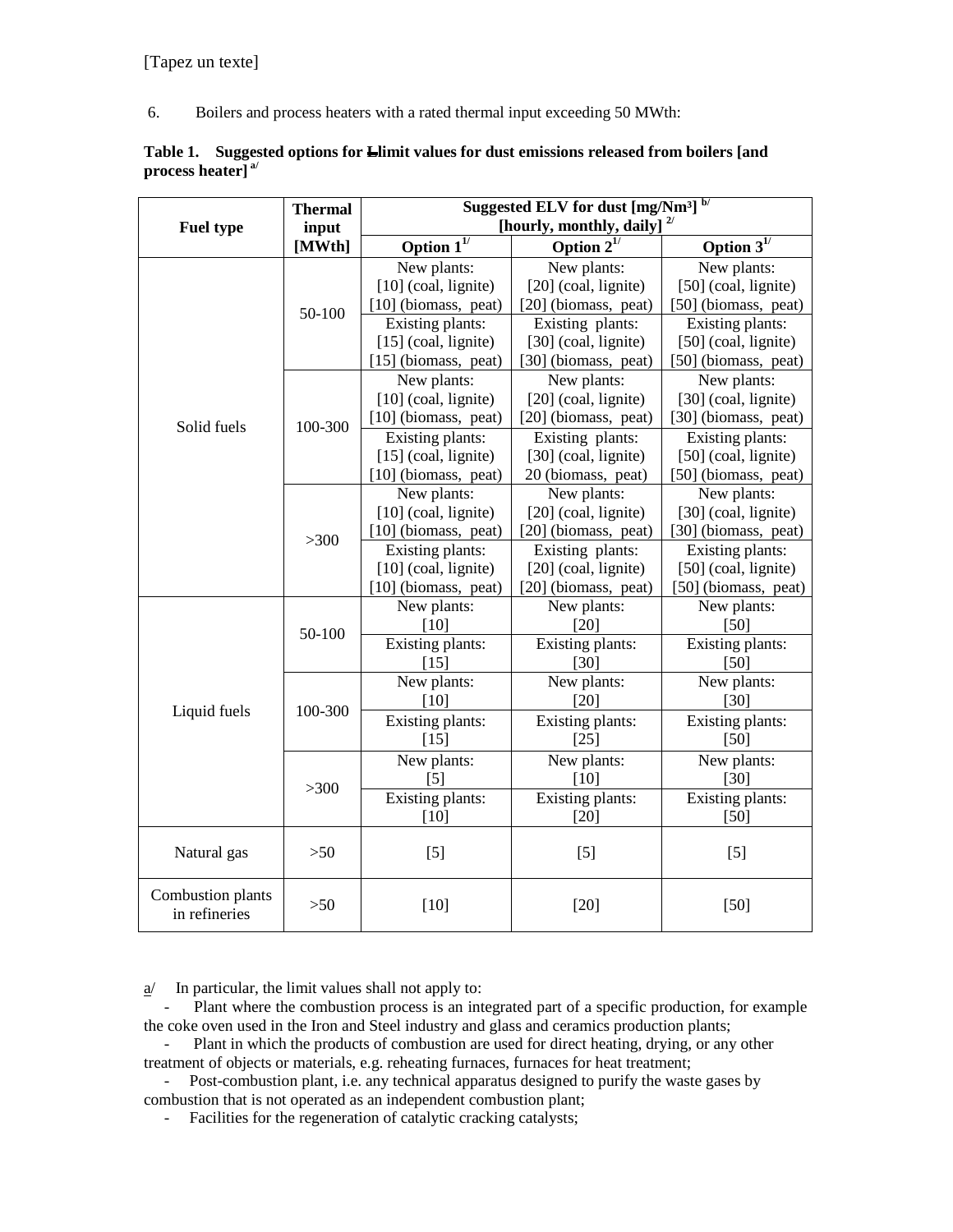[Tapez un texte]

- Facilities for the conversion of hydrogen sulphide into sulphur;
- Reactors used in the chemical industry;
- Coke battery furnaces;
- Cowpers;
- Waste incinerators; and

 - Plant powered by diesel, petrol or gas engines or by combustion turbines, irrespective of the fuel used.

 $b$  These values do not apply to boilers running less than 500 hours a year.

#### 7. Mineral oil and gas refineries

#### **Table 2. Suggested options for limit values for dust emissions released from mineral oil and gas refineries**

| Emission source  | Suggested ELV for dust [mg/Nm <sup>3</sup> ]<br>[hourly, monthly, daily] $^{2/}$ |                  |                  |
|------------------|----------------------------------------------------------------------------------|------------------|------------------|
|                  | Option $1^{1/2}$                                                                 | Option $2^{1/2}$ | Option $3^{1/2}$ |
| FCC regenerators | '201                                                                             | [30]             | [300]            |

## 8. Cement production:

#### **Table 3. Suggested options for limit values for dust emissions released from cement productiona/**

|                      | Suggested ELV for dust [mg/Nm <sup>3</sup> ]<br>[hourly, monthly, daily] $^{2/}$ |     |    |
|----------------------|----------------------------------------------------------------------------------|-----|----|
|                      | Option $3^{1/2}$<br>Option $1^{1/2}$<br>Option $2^{1/2}$                         |     |    |
| Cement installations |                                                                                  | 201 | 50 |

 a/ Installations for the production of cement clinker in rotary kilns with a capacity >500 Mg/day or in other furnaces with a capacity >50 Mg/day. .

#### 9. Lime production:

#### **Table 4. Suggested options for limit values for dust emissions released from lime production**

|                 | Suggested ELV for dust [mg/Nm <sup>3</sup> ]<br>[hourly, monthly, daily] $^{2/}$ |     |     |  |
|-----------------|----------------------------------------------------------------------------------|-----|-----|--|
|                 | Option $3^{1/2}$<br>Option $1^{1/2}$<br>Option $2^{1/2}$                         |     |     |  |
| Lime production |                                                                                  | 201 | 301 |  |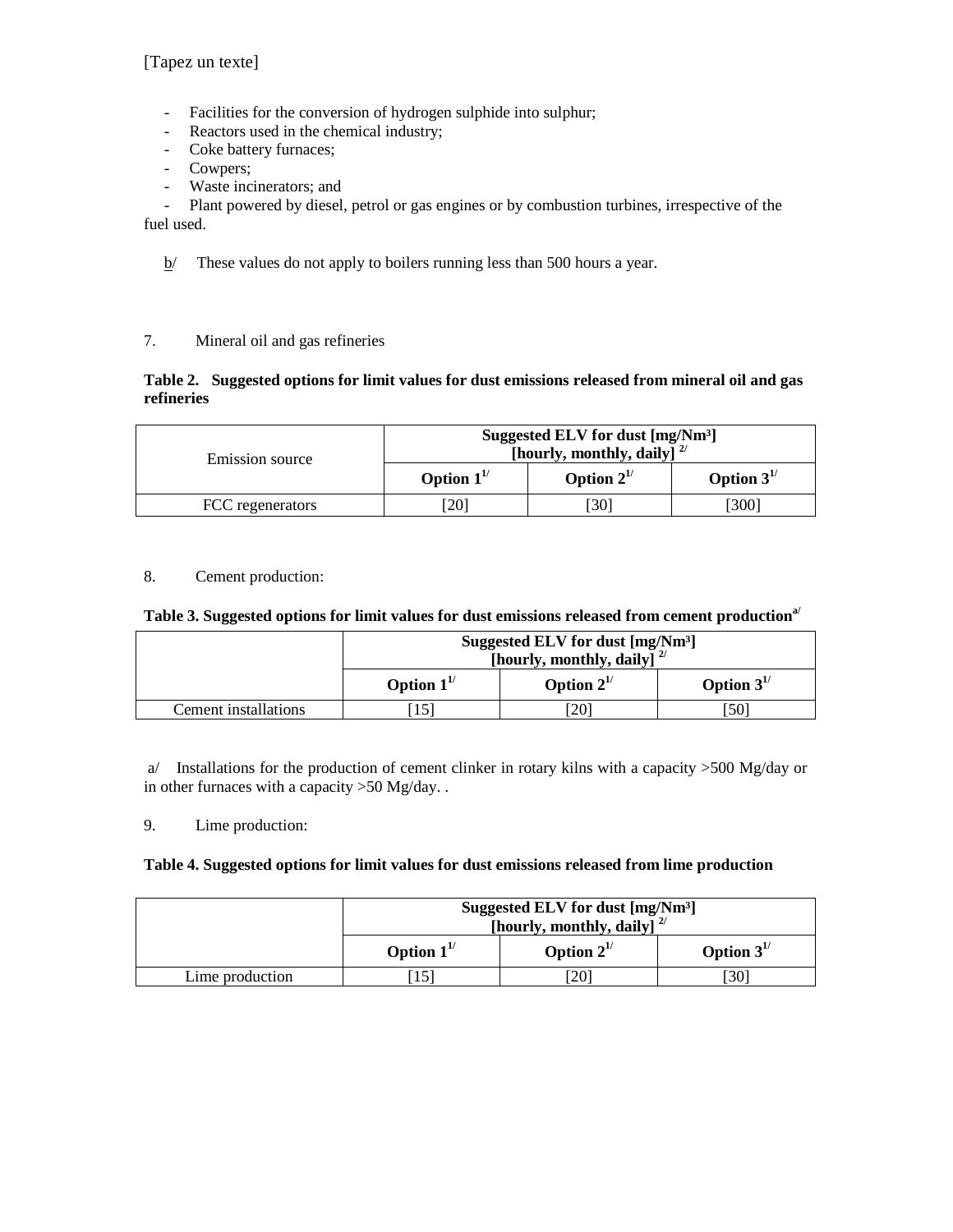10. Production and processing of metals:

Iron and steel production:

## **Table 5. Suggested options for limit values for dust emissions released from primary iron and steel production**

|                                                         | Suggested ELV for dust [mg/Nm <sup>3</sup> ]<br>[hourly, monthly, daily] $^{2/}$ |                                  |                  |
|---------------------------------------------------------|----------------------------------------------------------------------------------|----------------------------------|------------------|
|                                                         | Option $1^{1/2}$                                                                 | Option $2^{1/2}$                 | Option $3^{1/2}$ |
| Sinter plant<br>(>150 t/day)                            | [10]                                                                             | [20]                             | [50]             |
| Pelletization plant<br>$(>150 \text{ t/day})$           | $[5]$                                                                            | [10]                             | $[25]$           |
| <b>Blast furnace:</b><br>Hot stoves $(>2.5$ t/hour)     | $[5]$                                                                            | [10]                             | $[50]$           |
| Basic oxygen steelmaking<br>and casting $(>2.5$ t/hour) | [10]                                                                             | [30]                             | $[50]$           |
| Electric steelmaking<br>and casting $(>2.5$ t/hour)     | $[10]$ (existing)<br>[5] (new)                                                   | $[15]$ (existing)<br>[5] $(new)$ | [20]             |

Iron foudries:

-

## **Table 6. Suggested options for limit values for dust emissions released from iron foundries**

|                                                                                                                          | Suggested ELV for dust [mg/Nm <sup>3</sup> ]<br>[hourly, monthly, daily] $^{2/}$ |                  |                  |
|--------------------------------------------------------------------------------------------------------------------------|----------------------------------------------------------------------------------|------------------|------------------|
|                                                                                                                          | Option $1^{1/2}$                                                                 | Option $2^{1/2}$ | Option $3^{1/2}$ |
| Iron foundries $(>20 \text{ t/day})$ :<br>all furnaces (cupola, induction,<br>rotary)<br>all mouldings (lost, permanent) | [10]                                                                             | [20]             | [50]             |
| Hot and cold rolling                                                                                                     | 1101                                                                             | [20]             | 301              |

Production and processing of non ferrous metals:

#### **Table 7. Suggested options for limit values for dust emissions released from non ferrous metals production and processing**

|                              | Suggested ELV for dust [mg/Nm <sup>3</sup> ]<br>[hourly, monthly, daily] <sup>1</sup> |                  |                  |
|------------------------------|---------------------------------------------------------------------------------------|------------------|------------------|
|                              | Option $1^{1/2}$                                                                      | Option $2^{1/2}$ | Option $3^{1/2}$ |
| non ferrous metal processing |                                                                                       | 51ع              | [20]             |

<sup>&</sup>lt;sup>1</sup> Proposed ELVs for options 1 and 2 are based on BAT AEL which are defined for a certain averaging period (mainly hourly, daily or monthly). The same averaving period could be also used for setting ELVs. In addition, the averaging period could be also related to the ambition level of the ELVs (options 1 to 3). In general, the lower the averaging period is, the stricter the associated ELV is. More information in the next draft of TA.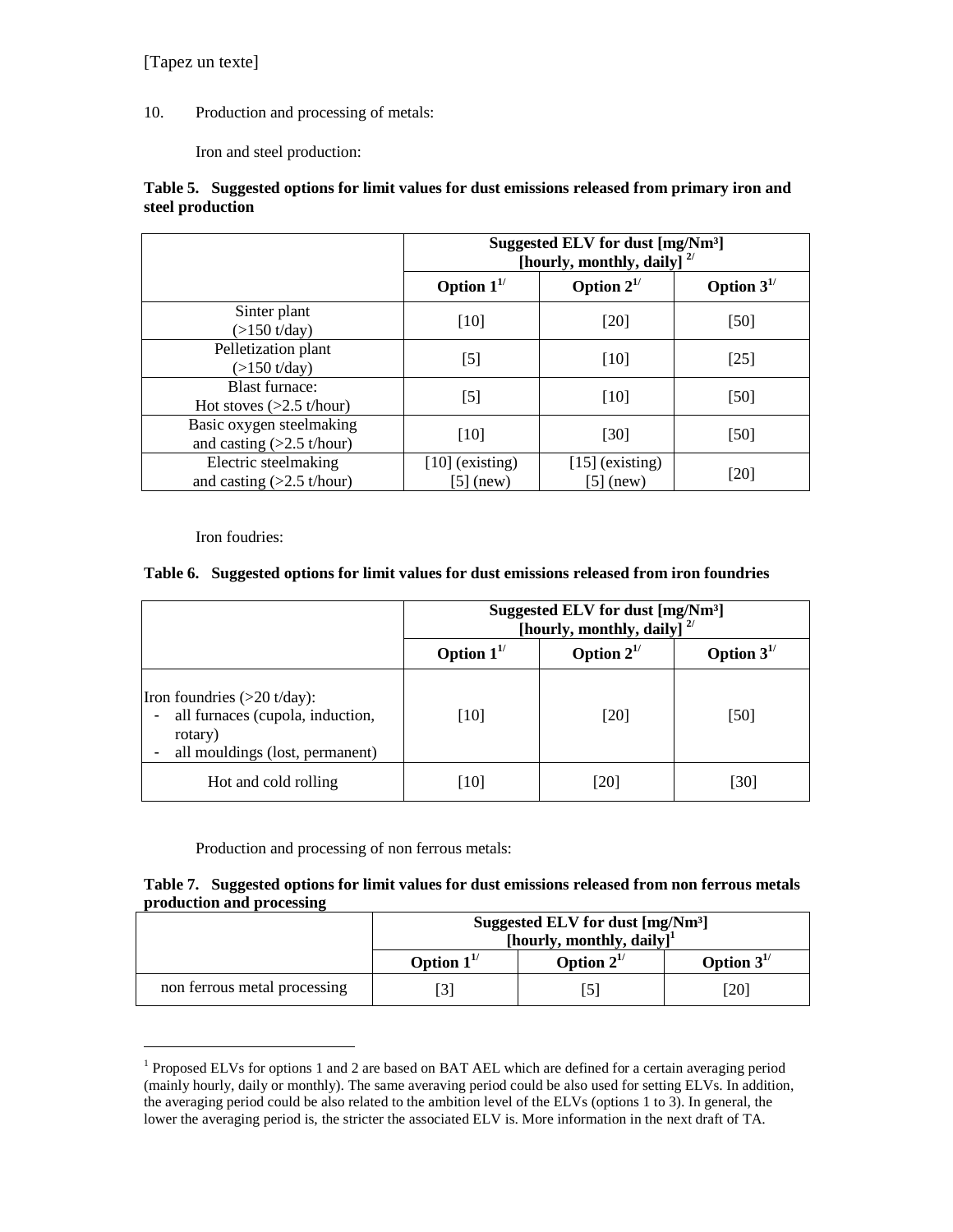#### 11. Glass production:

## **Table 8. Suggested options for limit values for dust emissions released from glass production**

|                        | Suggested ELV for dust [mg/Nm <sup>3</sup> ]<br>[hourly, monthly, daily] $^{2/}$ |      |      |  |  |
|------------------------|----------------------------------------------------------------------------------|------|------|--|--|
|                        | Option $2^{1/2}$<br>Option $3^{1/2}$<br>Option $1^{1/2}$                         |      |      |  |  |
| New installations      | [10]                                                                             | [30] | [50] |  |  |
| Existing installations | [15]                                                                             | [30] | [50] |  |  |

## 12. Pulp production:

#### **Table 9. Suggested options for limit values for dust emissions released from pulp production**

|                               | Suggested ELV for dust [mg/Nm <sup>3</sup> ]<br>[hourly, monthly, daily] $^{2/}$ |      |      |  |
|-------------------------------|----------------------------------------------------------------------------------|------|------|--|
|                               | Option $2^{1/2}$<br>Option $1^{1/2}$<br>Option $3^{1/2}$                         |      |      |  |
| Auxiliary boiler              | [25]                                                                             | [40] | [40] |  |
| Recovery boiler and lime kiln | [40]                                                                             | [50] | [80] |  |

#### 13. Waste incineration:

#### **Table 10. Suggested options for limit values for dust emissions released from waste incineration**

|                                                               | Suggested ELV for dust [mg/Nm <sup>3</sup> ]<br>[hourly, monthly, daily] $^{2/}$ |                  |                  |
|---------------------------------------------------------------|----------------------------------------------------------------------------------|------------------|------------------|
|                                                               | Option $1^{1/2}$                                                                 | Option $2^{1/2}$ | Option $3^{1/2}$ |
| Municipal waste incineration plants<br>$($ > 3 tonnes/hour)   | [3]                                                                              | I5I              | [10]             |
| Hazardous and medical waste incineration<br>$($ 1 tonne/hour) | [3]                                                                              | 15 I             | [10]             |

## 14. Titanium dioxide production:

## **Table 11. Suggested options for limit values for dust emissions released from titanium dioxide production**

|                                                                  | <b>Suggested ELV for dust</b><br>[hourly, monthly, daily] $^{2/}$ |                  |                              |
|------------------------------------------------------------------|-------------------------------------------------------------------|------------------|------------------------------|
|                                                                  | Option $1^{1/2}$                                                  | Option $2^{1/2}$ | Option $3^{1/2}$             |
| Sulphate process, emission main sources<br>[mg/Nm <sup>3</sup> ] | [12]                                                              | [20]             | [50]                         |
| Chloride process, emission main sources<br>[kg/t of $TiO2$ ]     | [0.15]                                                            | [0.2]            | $[50]$ [mg/Nm <sup>3</sup> ] |